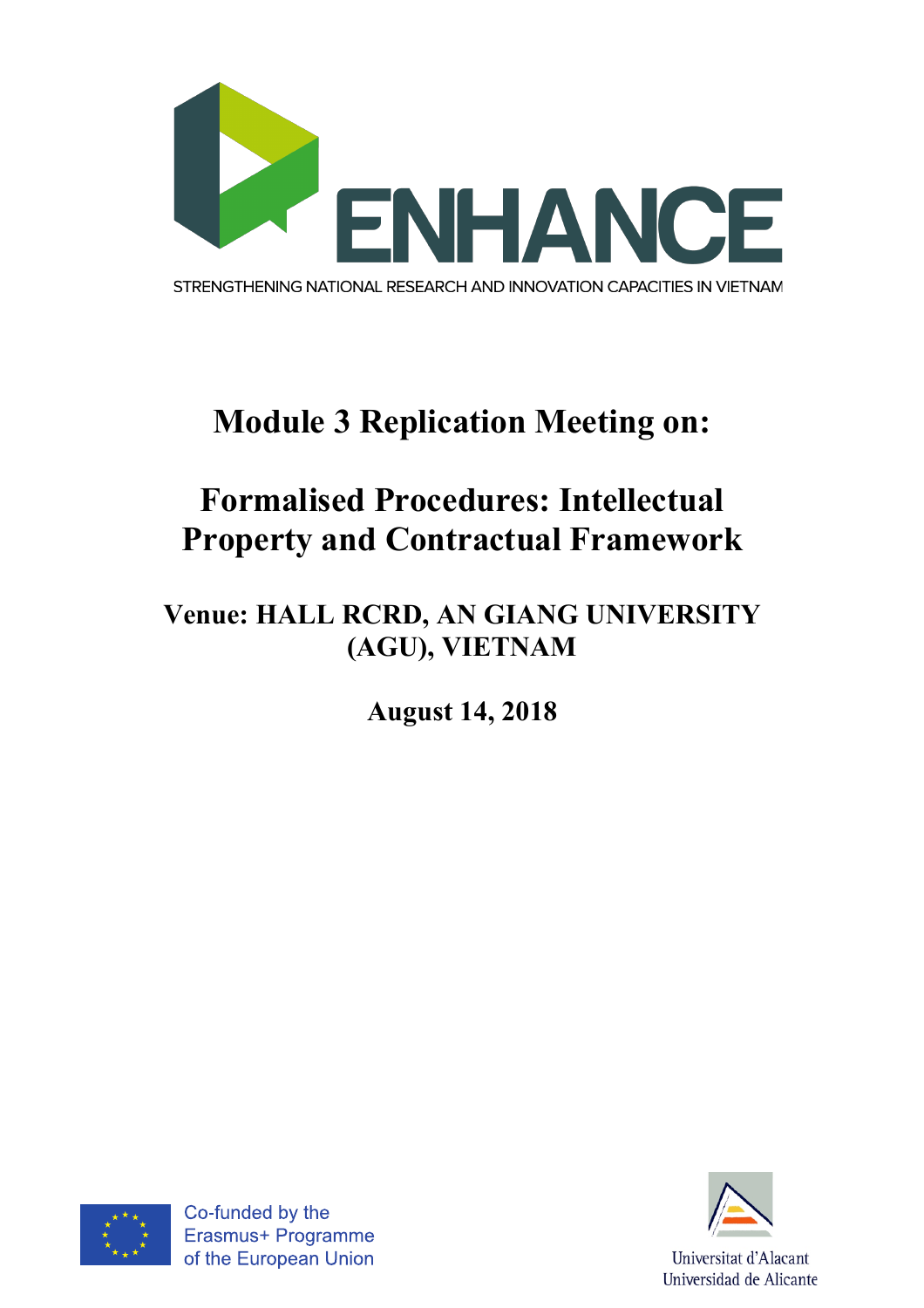

#### **Project Acronym**: ENHANCE **Project Title**: strEngthening National researcH And iNnovation Capacities in viEtnam **Contract Number**: 2015-3574/001-001 **Project Reference Number**: 561749-EPP-1-2015-1-ES-EPPKA2-CBHE-SP

#### **Venue**: **HALL RCRD, AN GIANG UNIVERSITY (AGU), VIETNAM**

| <b>Expected</b> | After this workshop, participants shall be able: |  |
|-----------------|--------------------------------------------------|--|
| results         |                                                  |  |

1. In order to spread out the spirit of ENHANCE, AGU will hold 6 training replications to all stakeholders to AGU ENHANCE. Each of these will present both theory and practices from the world and Vietnam as well.

Module 3 will cover with sub-topics:

- Different types of IP -patents, copyrights, ...
- Working session on model case solution -patent registration
- Contractual framework, contracts, agreements
- Introduction of IPR in Vietnam conditions (Law on IP in Vietnam, templates of IP, how to write a technology solution/methods for registering as a patent)
- After the training, participants should be able to:

1. To get general information about:

- Understand the principles of intellectual property rights and copyright protection.
- Understand different types of Intellectual Property and to be able to prepare a patent registration.
- $\bullet$  The difference between contractual framework and a contract.

2. To know more about models form #1 in the world, especially from ENHANCE foreign partners: UA, GCU, STUBA and VIET's partners

3. To link the new concepts and practices to the participants' fields in implication afterwards.